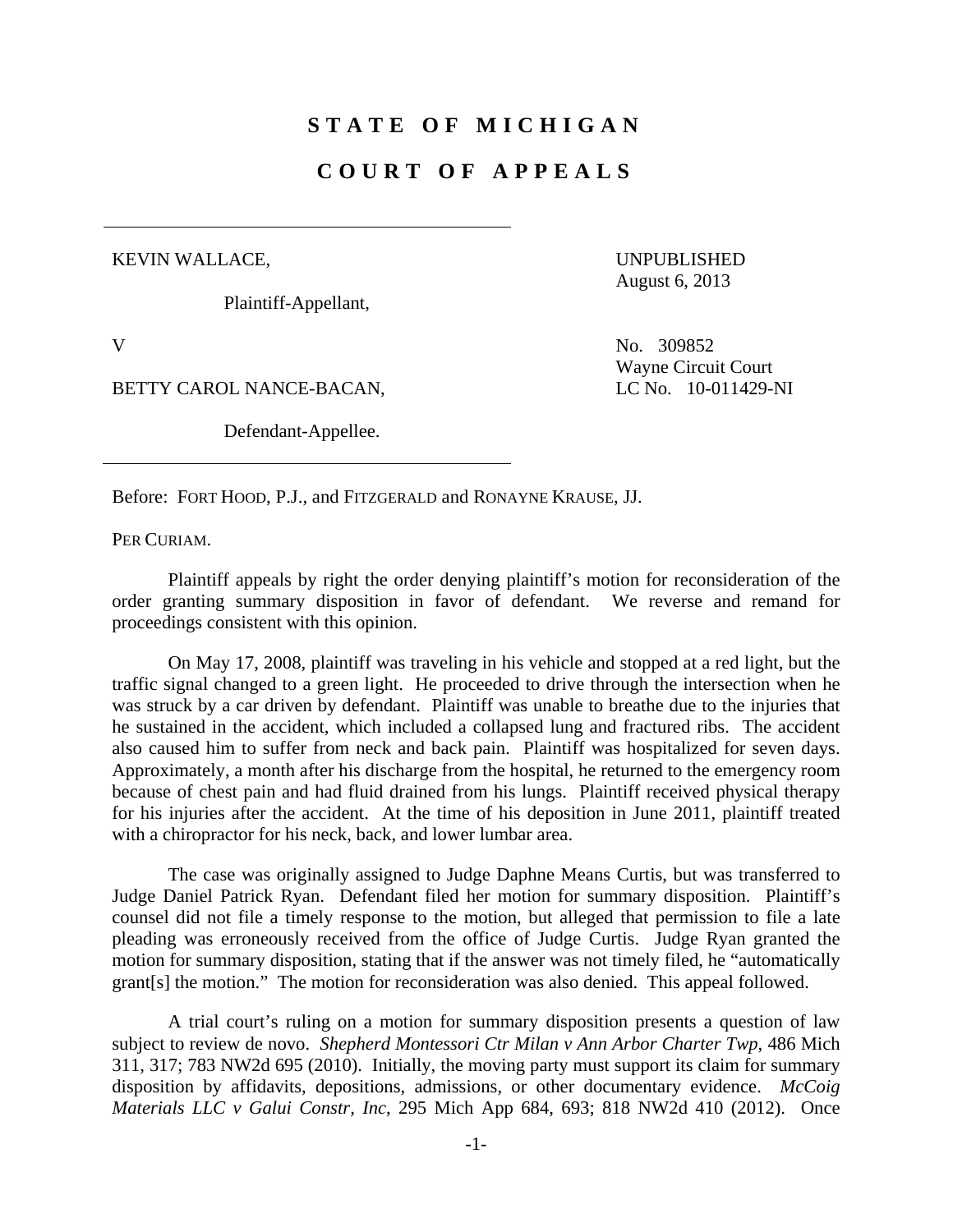satisfied, the burden shifts to the nonmoving party to establish that a genuine issue of material fact exists for trial. *Id*. "The nonmoving party may not rely on mere allegations or denials in the pleadings." *Id*. The documentation offered in support of and in opposition to the dispositive motion must be admissible as evidence. *Maiden v Rozwood*, 461 Mich 109, 120-121; 597 NW2d 817 (1999). Mere conclusory allegations that are devoid of detail are insufficient to create a genuine issue of material fact. *Quinto v Cross & Peters Co*, 451 Mich 358, 362, 371-372; 547 NW2d 314 (1996). When the opposing party fails to respond to a motion for summary disposition, judgment shall be entered in favor of the moving party only if appropriate. MCR 2.116(G)(4). When deciding a motion for summary disposition premised on MCR 2.116(C)(10), the court must consider the affidavits, pleadings, depositions, admissions and other documentary evidence then filed in the action or submitted by the parties. MCR 2.116(G)(5); *Majestic Golf, LLC v Lake Walden Country Club, Inc*, 297 Mich App 305, 320; 823 NW2d 610 (2012). A ruling on a motion for reconsideration is reviewed for an abuse of discretion. *Yoost v Caspari*, 295 Mich App 209, 219; 813 NW2d 783 (2012). When the decision results in an outcome falling outside the range of principled outcomes, an abuse of discretion has occurred. *Id*. at 219- 220.

 "A person remains subject to tort liability for noneconomic loss caused by his or her ownership, maintenance, or use of a motor vehicle only if the injured person has suffered death, serious impairment of body function, or permanent serious disfigurement." MCL 500.3135(1). "Serious impairment of body function" is defined as "an objectively manifested impairment of an important body function that affects the person's general ability to lead his or her normal life." MCL 500.3135(7). The question whether an injured party has suffered a serious impairment presents a question of law for the court if there is no factual dispute surrounding the nature and extent of the person's injuries or any factual dispute is immaterial to determining whether the standard was met. MCL 500.3135(2)(a); *McCormick v Carrier*, 487 Mich 180, 190- 191; 795 NW2d 517 (2010).

 The plain and unambiguous language of the statute contains three requirements that are necessary to establish a serious impairment of body function: "(1) an objectively manifested impairment (2) of an important body function that (3) affects the person's general ability to lead his or her normal life." *McCormick*, 487 Mich at 195. "Objectively manifested" is "an impairment that is evidenced by actual symptoms or conditions that someone other than the injured person would observe or perceive as impairing a body function." *Id*. at 196. The term "impairment" relates to the impact of damage that arises from an injury. *Id*. at 197. Therefore, when addressing "impairment," the focus is not on the injuries, but on how the injuries affected a particular body function. *Id*. A plaintiff must introduce evidence demonstrating a physical basis for their subjective complaints of pain and suffering, and this showing generally, but not always, requires medical documentation. *Id*. at 198. Important body function refers to a function of significance and will vary depending on the person. *Id*. at 199. Therefore, the inquiry regarding an important body function is "an inherently subjective inquiry that must be decided on a caseby-case basis, because what may seem to be a trivial body function for most people may be subjectively important to some, depending on the relationship of that function to the person's life." *Id*.

 The phrase "affect the person's ability to lead his or her normal life" means "to have an influence on some of the person's capacity to live in his or her normal manner of living." *Id*. at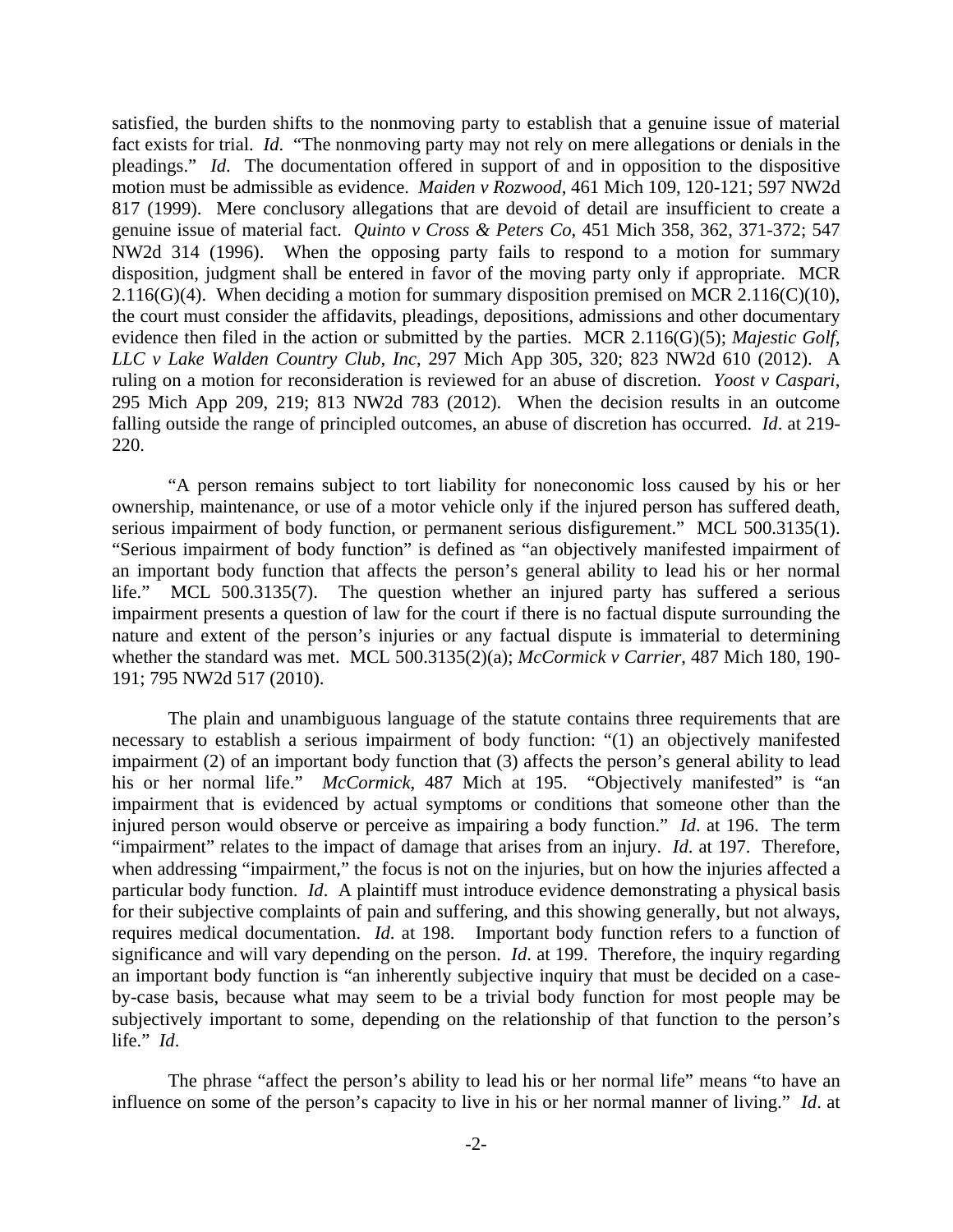202. This is a subjective, fact specific inquiry to be resolved on a case-by-case basis. *Id*. "Determining the effect or influence that the impairment has had on a plaintiff's ability to lead a normal life necessarily requires a comparison of the plaintiff's life before and after the accident." *Id*. The ability to lead a normal life only need be affected, not destroyed. *Id*. There is no temporal requirement on the length of the impact on the ability to lead a normal life. *Id*. at 203.

 The trial court erred in granting defendant's motion for summary disposition because plaintiff did not timely file a response to the dispositive motion and further erred in denying plaintiff's motion for reconsideration. Irrespective of the timeliness of the filing of the response, defendant's proofs did not demonstrate entitlement to summary disposition as a matter of law in light of *McCormick*. The moving party must make and support its claim for summary disposition. *McCoig Materials, LLC*, 295 Mich App at 693. The burden shifts to the nonmoving party to create a genuine issue of material fact only after the moving party demonstrates entitlement to summary disposition. *Id*. In the present case, a review of the lower court record reveals that defendant submitted the entire transcript of plaintiff's deposition testimony. Therein, plaintiff testified regarding the extent of his injuries and the impact on his life before and after the accident. He testified regarding his collapsed lung that impacted his ability to breath, the complications that continued causing his return to the emergency room, and the physical therapy and chiropractic visits that followed. Although plaintiff was not employed immediately before the accident, the impact on his ability to lead a normal life need only be affected, not destroyed. *McCormick*, 487 Mich at 202-203. He testified regarding restrictions imposed by his doctor, his limitation on his own activities such as exercise, his ability to play and participate in events with his child, and his ability to drive due to a neck injury following the accident. He testified that his injury to his back and tingling in his hands impacted his ability to work. Pursuant to the requirements established in *McCormick*, 487 Mich at 195, defendant did not establish entitlement to summary disposition in light of the submission of plaintiff's deposition testimony in its entirety. The trial court erred in concluding that the failure to file a timely answer warranted summary disposition in favor of defendant. See MCR 2.116(G)(4), (G)(5); *McCoig Materials, LLC*, 295 Mich App at  $693<sup>1</sup>$ 

1

<sup>1</sup> Because the record does not contain documentary evidence addressing the misfiling before Judge Curtis, we do not address it. We also note that plaintiff addressed additional issues regarding other claims such as whether plaintiff suffered a permanent serious disfigurement. Defendant disputed the sufficiency of the allegations contained in the complaint to raise such a claim. In light of our holding that the trial court erred in granting defendant's motion for summary disposition premised on the failure to file a timely response and denying plaintiff's motion for reconsideration, we need not address these issues. Moreover, we note that the court rules provide for amendments to the pleadings, MCR 2.118(A), and amendments to conform to the evidence, MCR 2.118(C).